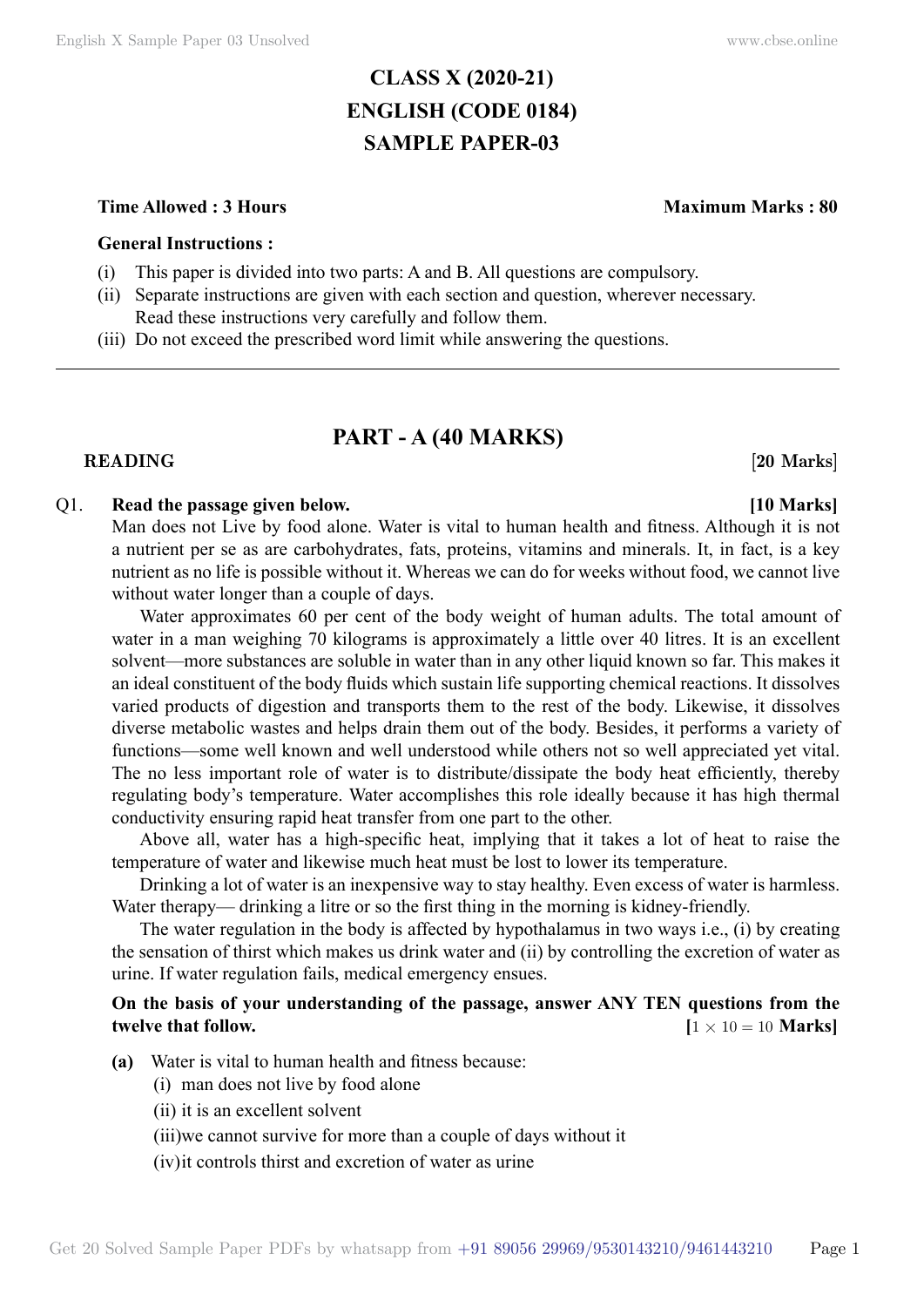| (b)                         | Water is called a key nutrient because:<br>(i) it dissolves different products of digestion<br>(ii) no life is possible without it<br>(iii) it carries products to the rest of the body<br>(iv) it raises temperature of the body |                                                                                         |  |  |
|-----------------------------|-----------------------------------------------------------------------------------------------------------------------------------------------------------------------------------------------------------------------------------|-----------------------------------------------------------------------------------------|--|--|
| (c)                         | Water is an ideal constituent of the body fluids because:<br>(i) it is an excellent solvent<br>(ii) it dissolves metabolic wastes<br>(iii) it drains wastes out of the body<br>(iv) it regulates excretion of urine               |                                                                                         |  |  |
| (d)                         | Water regulates body temperature efficiently as:<br>(i) it circulates easily<br>(iii) it dissolves food easily                                                                                                                    | (ii) it has high-specific heat<br>(iv) it has high thermal conductivity                 |  |  |
| (e)                         | What does the author means when he uses the word 'regulation' in the last para?<br>(i) Official rule<br>(iii)Device for fair use                                                                                                  | (ii) Control<br>(iv) Worn or used as per rules                                          |  |  |
| (f)                         | Which component is an inexpensive way to stay healthy?<br>(i) Water<br>(ii) Minerals<br>(iii)Vitamins<br>(iv) Proteins                                                                                                            |                                                                                         |  |  |
| (g)                         | Which of the following statements is not true?<br>(i) Water regulates body temperature<br>(iii) Excess water is not harmful                                                                                                       | (ii) Excess water is not harmless<br>(iv) Water transports nutrients to the body        |  |  |
| (h)                         | Which activity is considered as water therapy?<br>(ii) Drinking a litre of water in the morning<br>(iii) Drinking excess quantity of water<br>(iv) All of the above                                                               | (i) Its high thermal conductivity ensuring rapid heat transfer from one part to another |  |  |
| (i)                         | What is the per cent of water content in a human body?<br>(i) 60%<br>(iii)80%                                                                                                                                                     | $(ii)$ 40%<br>(iv) 70%                                                                  |  |  |
| (j)                         | Which word in para 2 conveys the opposite of 'similar'?<br>(i) Dissipate<br>(iii)Accomplished                                                                                                                                     | (ii) Ideal<br>(iv) Diverse                                                              |  |  |
| $\left( \mathbf{k}\right)$  | Which word in para 4 is a synonym or undamaging?<br>(i) Excess<br>(iii)Therapy                                                                                                                                                    | (ii) Harmless<br>(iv) Friendly                                                          |  |  |
| $\left( \mathbf{l} \right)$ | Which word in para 2 is a synonym of 'maintain'?<br>(i) Supporting<br>(iii)Diverse                                                                                                                                                | (ii) Sustain<br>(iv) Varied                                                             |  |  |

## Q2. **Read the passage given below. [10 Marks]**

The chart below gives information about the amount of carbon emissions in different countries during three different years.

Summarise the information by selecting and reporting the main features,and make comparisons where relevant.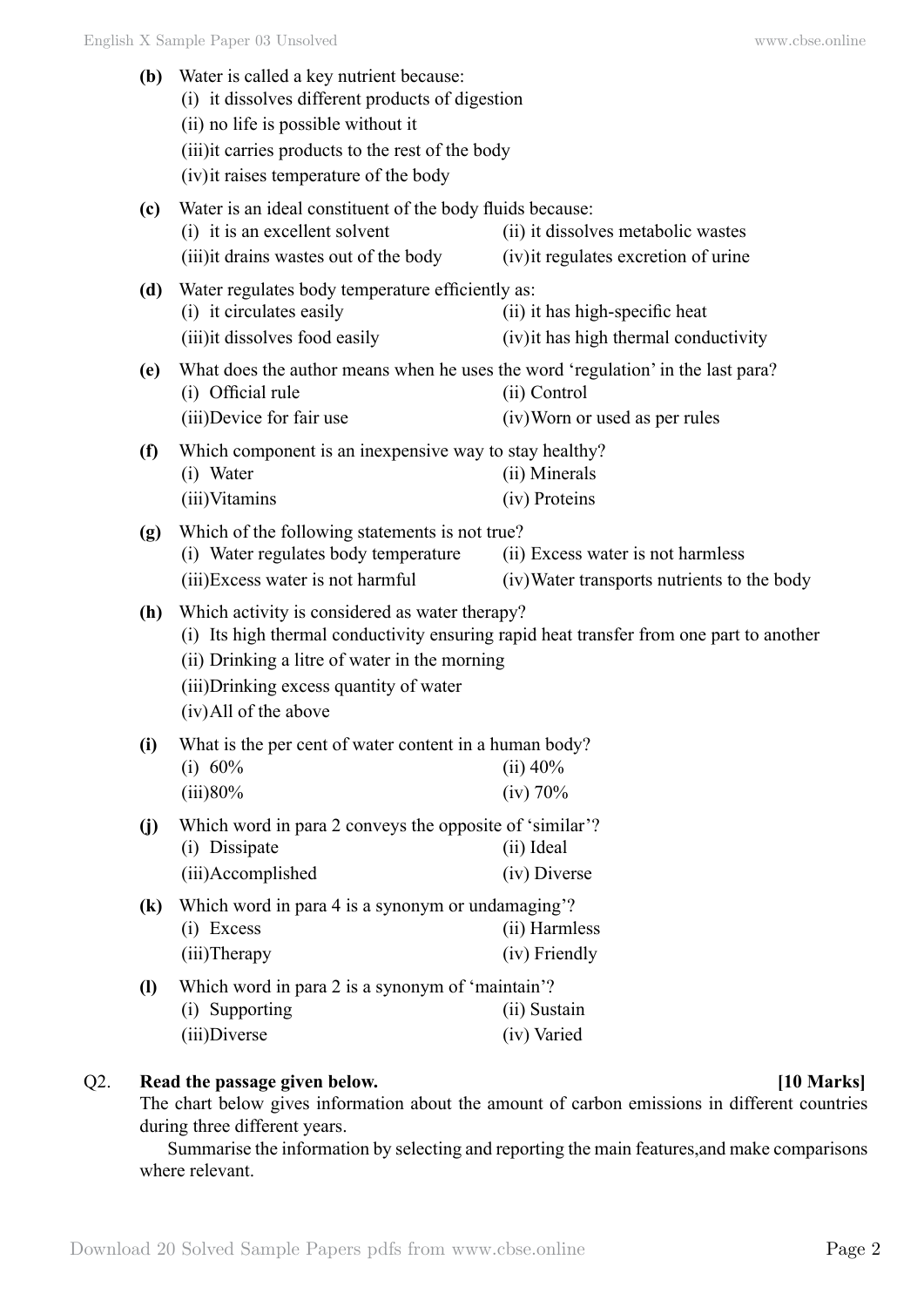

The bar chart compares the emission of carbon dioxide into the atmosphere of six countries, including two of them coming from emerging nations, for three decades starting from 1975 until 2005.

As an overall assessment, it can clearly be seen that only Germany and United Kingdom managed to reduce the carbon emissions compared to the other countries.

USA, being the number one polluter of all, emitted 1,200,000 thousand metric tonnes in 1975 and this count increased to 1,300,000 and 1,600,000 thousand metric tonnes in 1990 and 2005 respectively. In contrast, the carbon emissions of China was nearly 300,000 thousand metric tonnes in 1975 and it rose by nearly 100% in 1990 and surged dramatically to just below 1,600,000 thousand metric tonnes in 2005. In terms of the percentage increase, China was the largest contributor in carbon emissions of all.

The figures for Germany and the United Kingdom remained relatively stable throughout the period of time, and so were for Canada until 1990. The carbon dioxide emissions in India increased exponentially from around 100,000 in 1975 to just below 400,000 thousand metric tonnes in 2005.

### **On the basis of your understanding of the passage, answer ANY TEN questions from the twelve that follow.**  $[1 \times 10 = 10 \text{ Marks}]$

| (a) | The given data compares the amount of emission of: |                    |  |  |  |
|-----|----------------------------------------------------|--------------------|--|--|--|
|     | (i) carbon dioxide                                 | (ii) oxygen        |  |  |  |
|     | (iii) nitrogen                                     | (iv) None of these |  |  |  |

**(b)** In terms of the percentage increase, which country was the largest contributor in carbon emissions of all in year 2005?

| (i) China  | (ii) USA                     |
|------------|------------------------------|
| (iii)India | $(iv)$ Both $(i)$ and $(ii)$ |

**(c)** Which country is the most polluter country?

| (i) China  | (ii) USA                     |
|------------|------------------------------|
| (iii)India | $(iv)$ Both $(i)$ and $(ii)$ |

## (d) What do you think can be the reason for surging of  $CO_2$  emission in million tonnes?

- (i) Fast paced industrialisation
- (ii) Lack of sustainable development
- (iii)The urge to become world's top powerful economies
- (iv)All of the above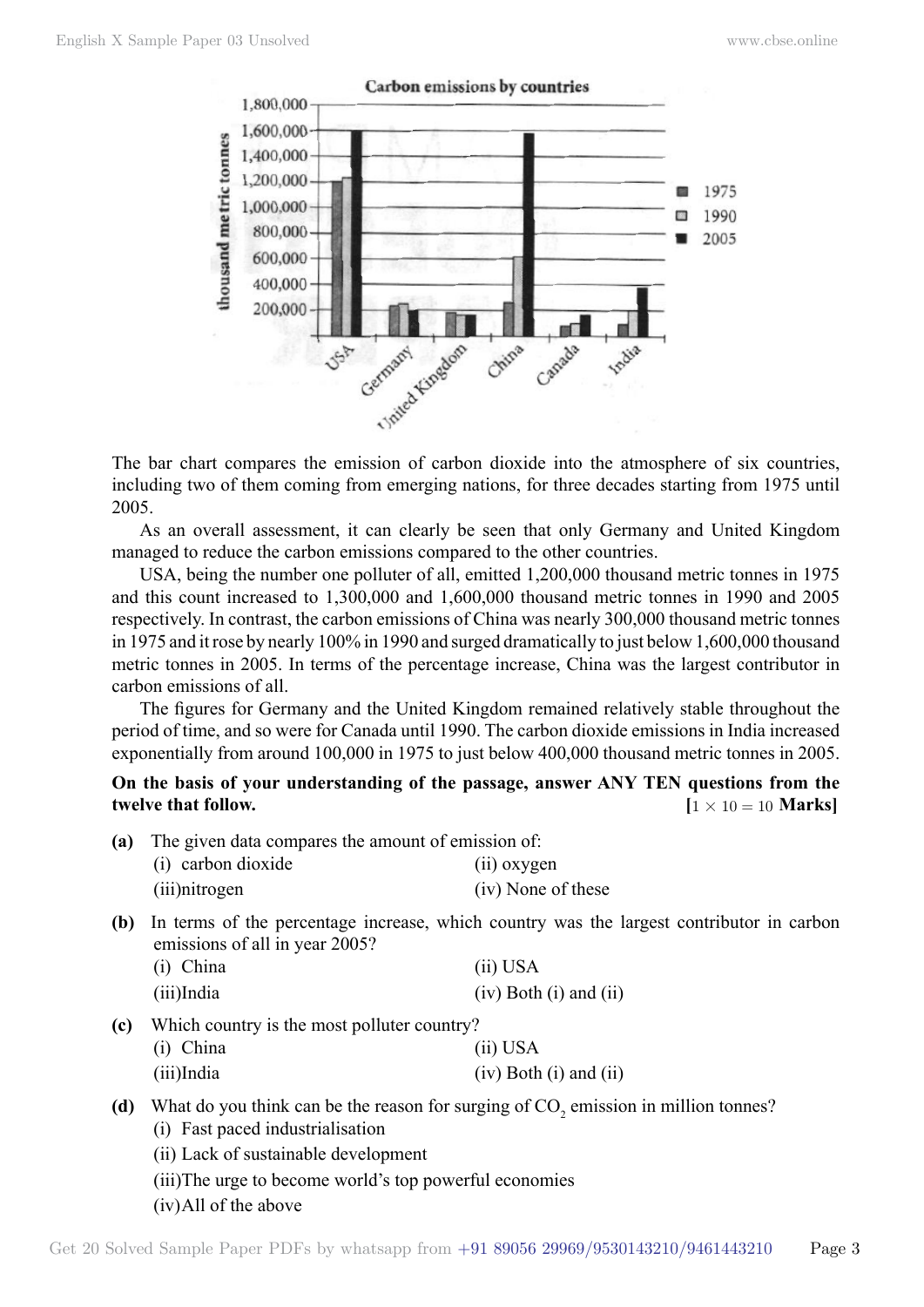| (e)                        | Which country has the lowest emission of $CO2$ in the graph?<br>(i) Germany<br>(ii) United Kingdom<br>(iii)Canada<br>$(iv)$ India                                                                                                                                                             |                                                                                                                                       |  |  |
|----------------------------|-----------------------------------------------------------------------------------------------------------------------------------------------------------------------------------------------------------------------------------------------------------------------------------------------|---------------------------------------------------------------------------------------------------------------------------------------|--|--|
| (f)                        | Which country has observed a dramatic rise over its years in CO <sub>2</sub> emission?<br>(i) China<br>(iii)India                                                                                                                                                                             | (ii) USA<br>$(iv)$ Both $(i)$ and $(ii)$                                                                                              |  |  |
| (g)                        | (i) Germany<br>$(iii)$ Both $(i)$ and $(ii)$                                                                                                                                                                                                                                                  | Which country had the same level of CO <sub>2</sub> emission in the first and the second decade?<br>(ii) Canada<br>(iv) None of these |  |  |
| (h)                        | What is the highest quantity unit of global emission of CO <sub>2</sub> by different countries?<br>$(i)$ 1,600,000<br>(iii)1,300,000                                                                                                                                                          | $(ii)$ 1,570,000<br>(iv) None of these                                                                                                |  |  |
| (i)                        | Which country had the minimum CO <sub>2</sub> emission during 1975?<br>(i) Germany<br>(iii)China                                                                                                                                                                                              | (ii) The United Kingdom<br>$(iv)$ India                                                                                               |  |  |
| (j)                        | Which countries reported gradual growth in reduction of global CO <sub>2</sub> emission?<br>(i) Germany and India<br>(iii) The United Kingdom and USA                                                                                                                                         | (ii) USA and China<br>(iv) Germany and The United Kingdom                                                                             |  |  |
| $\left( \mathbf{k}\right)$ | Which of the following statements is true?<br>(i) The countries have achieved meteoric rise in $CO2$ emission<br>(ii) The countries have not been able to reduce their $CO$ , emission significantly<br>(iii) USA seems to leave behind China in coming years<br>$(iv)$ Both $(i)$ and $(ii)$ |                                                                                                                                       |  |  |
| $\mathbf{I}$               | Which country has been the major polluter in these three decades?<br>$(i)$ USA<br>(iii)China                                                                                                                                                                                                  | (ii) India<br>$(iv)$ Both $(i)$ and $(ii)$                                                                                            |  |  |
|                            | <b>LITERATURE</b>                                                                                                                                                                                                                                                                             | $[10$ Marks $]$                                                                                                                       |  |  |
|                            |                                                                                                                                                                                                                                                                                               |                                                                                                                                       |  |  |

## Q3. **Read the extracts given below and attempt ANY ONE, by answering the questions that follow.**  $[1 \times 5 = 5 \text{ Marks}]$

As for Maddie, this business of asking Wanda every day how many dresses and how many hats, and how many this and that she had was bothering her. Maddie was poor herself. She usually wore somebody's hand-me-down clothes. Thanks goodness, she didn't live up on Boggins Heights or have any funny name.

- **(a)** In what ways was Maddie different from Wanda?
	- (i) She did not live in Boggins Heights
	- (ii) She did not have a funny name
	- (iii)Both (i) and (ii)

(iv)Maddie was not as poor as Wanda

**(b)** Who started the business of (asking about) dresses, hats and other things? (i) Maddie  $(i)$  Maddie (ii)  $p_{\text{a}\alpha\alpha\beta}$ 

| $(1)$ <i>viauul</i>   | $(11)$ $1 \text{ } 1$ |
|-----------------------|-----------------------|
| (iii)Maddie and Peggy | (iv) Wanda            |

**(c)** In the line, 'she had was bothering her', who does `her' here refer to? (i) Maddie (ii) Wanda (iii)Peggy (iv) Both (i) and (ii)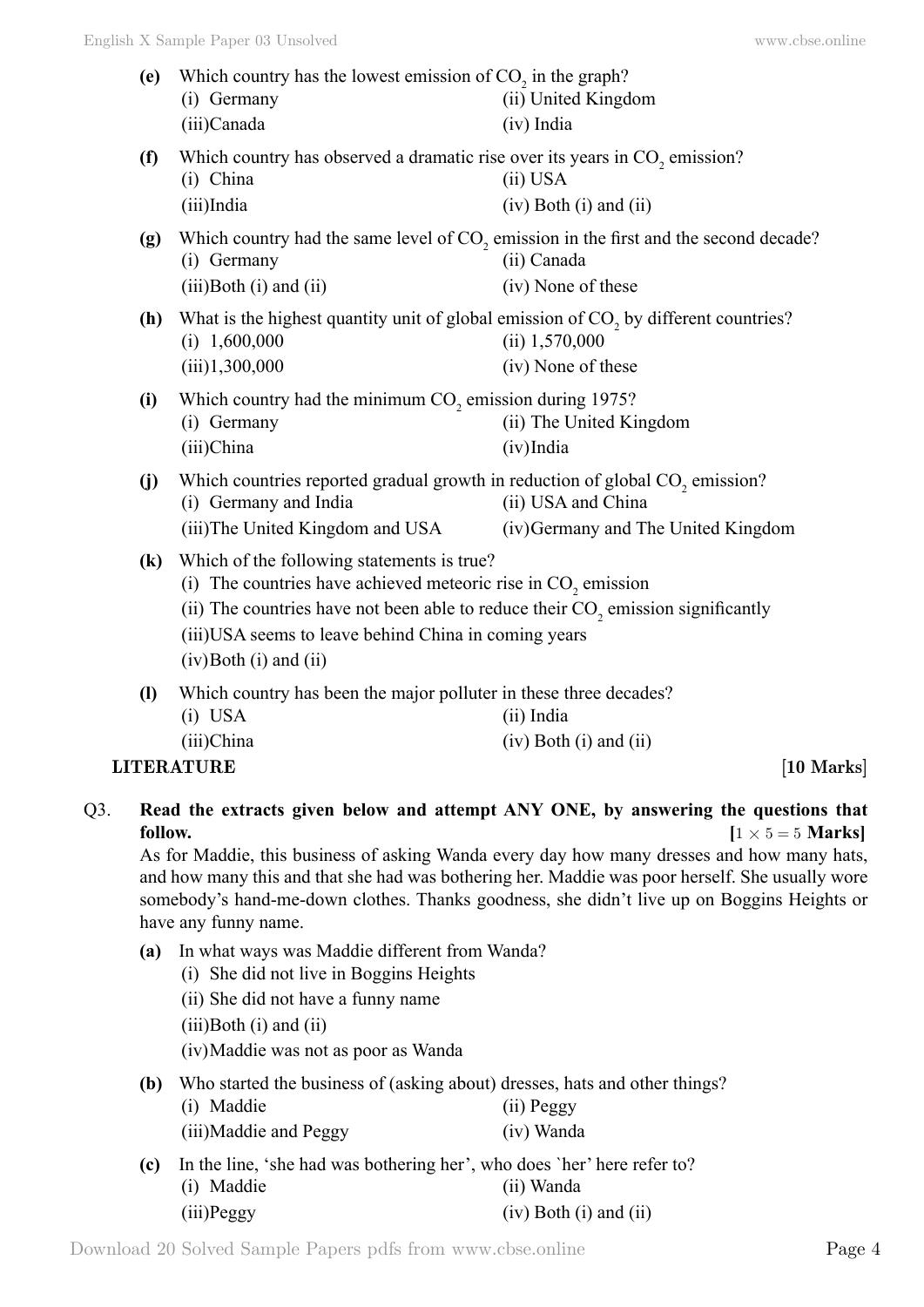- **(d)** Why was Maddie unhappy?
	- (i) She was called out by funny names
	- (ii) She had to wear hand-me-down clothes
	- (iii)She was poor
	- (iv)She didn't like to see the way Peggy teased Wanda
- **(e)** Which word in the passage means 'disturbing'?
	- (i) Goodness (ii) Bothering
- - (iii)Business (iv) Hand-me-down

### **O**

'Her first journey—what careful, painstaking, elaborate plans she had to make for it! She had thriftily saved whatever stray coins come her way, resisting every temptation to buy peppermints, toys, balloons and the like, finally she had saved a total of sixty paise. How difficult it had been, particularly that day at the village fair, but she had resolutely stifled a strong desire to ride the merry-go-round, even though she had the money.

- **(a)** From which chapter has this extract been taken?
	- (i) Madam Rides the Bus (ii) Bholi
	- (iii)The Hundred Dresses-II (iv)From the Diary of Anne Frank
- **(b)** Why had 'she' in the passage saved sixty paise?
	- (i) For her strong desire to ride merry-go-round
	- (ii) For every temptation of peppermint, toys and balloons
	- (iii)For enjoying the village fair
	- (iv)For riding on the bus
- **(c)** What does 'it' refer to in 'how difficult it had been'?
	- (i) For the painstaking plan
	- (ii) For the resistance from her temptations and desire
	- (iii)For going to the village fair
	- (iv)For saving the money
- **(d)** How did 'she' manage to save money?
	- (i) By saving every coin she received or was left spare with her
	- (ii) By not enjoying the rides in the fair
	- (iii)By resisting all the favourite things in the fair
	- (iv)All of the above
- **(e)** Which word in the passage means 'not being extravagant'?

| (i) Painstaking | (ii) Elaborate |
|-----------------|----------------|
| (iii)Stifled    | (iv) Thriftily |

- Q4. **Read the extracts given below and attempt ANY ONE, by answering the questions that follow.**  $[1 \times 5 = 5 \text{ Marks}]$ 
	- "In a world of possessions, people will take" Balls, Balls will be lost always, the little boy And no one buys a ball back. Money is external."
	- **(a)** Name the poem and the poet.
		- (i) The Ball Poem, Leslie Norris (ii) Animals, John Berryman
			-
		- (iii)The Ball Poem, John Berryman (iv)Animals, Walt Whitman
- 
-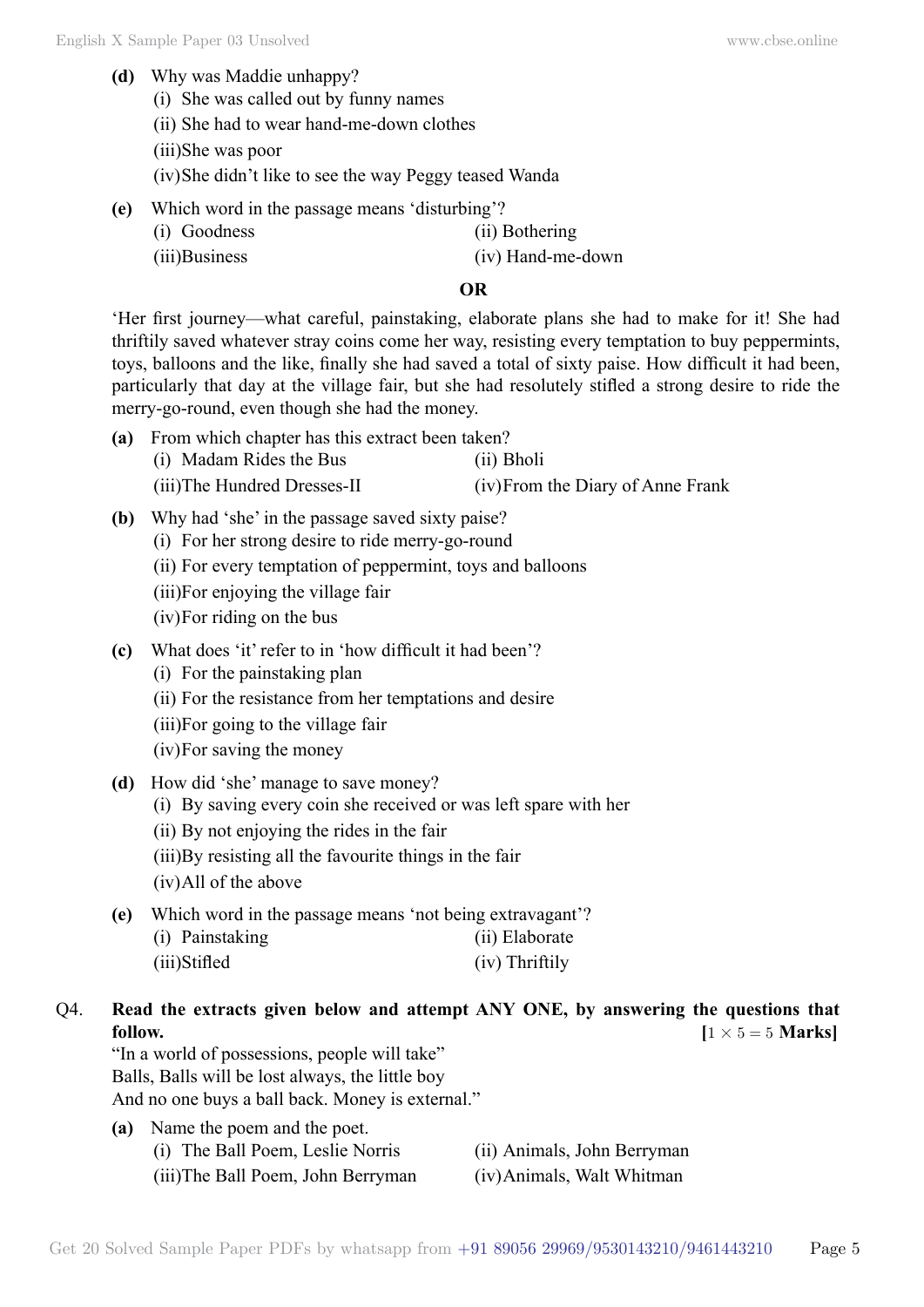| (b) | Where did the boy lost the ball?<br>(i) In the harbour water<br>(iii)In the boat                                                                             | (ii) At the dockyard<br>$(iv)$ In the ground                            |            |
|-----|--------------------------------------------------------------------------------------------------------------------------------------------------------------|-------------------------------------------------------------------------|------------|
| (c) | The poet speaks of a ball as a symbol of:<br>(i) wealth<br>(iii) property                                                                                    | (ii) childhood memories<br>(iv) All of these                            |            |
| (d) | Why will no one buy a ball back?<br>(i) There is no money to spare<br>(iii)Lost things cannot be recovered                                                   | (ii) The ball was rarely found<br>(iv)Losses and gains are part of life |            |
| (e) | Which literary device is used here?<br>(i) Personification<br>(iii)Imagery                                                                                   | (ii) Alliteration<br>(iv) Illusion                                      |            |
|     |                                                                                                                                                              | <b>OR</b>                                                               |            |
| (a) | He stalks in his vivid stripes<br>The few steps of his cage<br>On pads of velvet quiet,<br>In his quiet rage.<br>Who is 'he' here?<br>(i) Tiger<br>(iii)Lion | (ii) Human being<br>(iv) Dragon                                         |            |
| (b) | How does 'he' walk?<br>(i) Angrily<br>(iii)Steadily                                                                                                          | (ii) Fiercely<br>(iv) All of these                                      |            |
| (c) | Which emotion does the tiger not express?<br>(i) Pride<br>(iii)Anger                                                                                         | (ii) Dissatisfaction<br>$(iv)$ Both $(ii)$ and $(iii)$                  |            |
| (d) | Where is the tiger now?<br>(i) In the jungle<br>(iii)In the grassland                                                                                        | $(ii)$ In the zoo<br>(iv) In his den                                    |            |
| (e) | Which literary device is used here?<br>(i) Personification<br>(iii)Imagery                                                                                   | (ii) Repetition<br>(iv) Allusion                                        |            |
|     | <b>GRAMMAR</b>                                                                                                                                               |                                                                         | [10 Marks] |
|     |                                                                                                                                                              |                                                                         |            |

Q5. **Choose the correct options to complete the passage.**  $[1 \times 3 = 3 \text{ Marks}]$ Our tongue (a) .......... a lot of things. The (b) ..........bumps on it called taste buds can differentiate between salty food and sweet food. The tongue (c) .......... in chewing the food by moving to where our teeth can bite it.

| (iii)     |                                                                                       | (iv) had done     |
|-----------|---------------------------------------------------------------------------------------|-------------------|
| $(b)$ (i) |                                                                                       | $(ii)$ little     |
| (iii)     |                                                                                       | $(iv)$ lesser     |
|           |                                                                                       | (ii) will be help |
|           |                                                                                       | $(iv)$ helps      |
|           | $(a)$ (i) is doing<br>does<br>less<br>few<br>$(c)$ (i) is helping<br>(iii) has helped | $(ii)$ do         |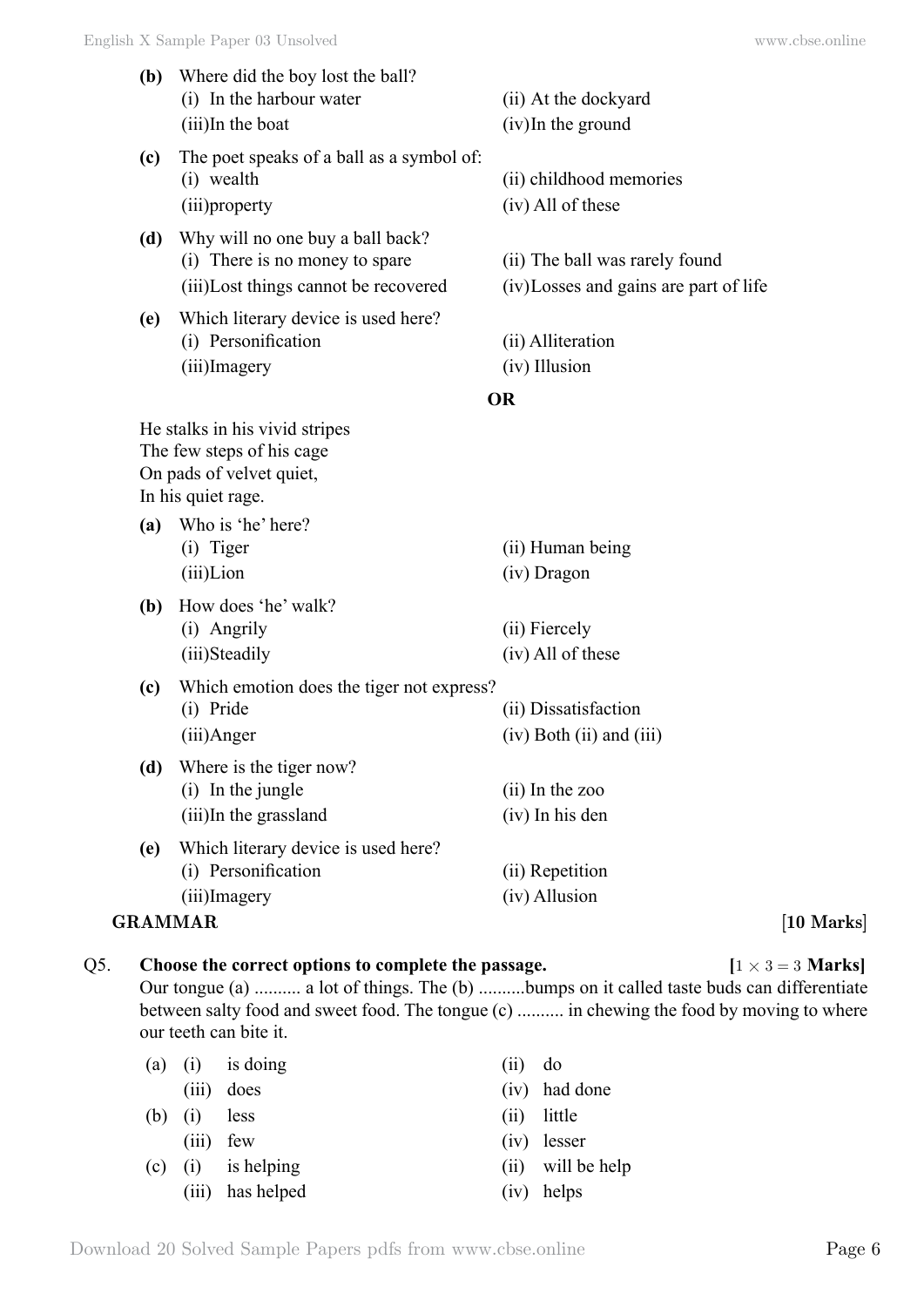| Q6. | Complete the dialogue by choosing the correct option. |  |  |                                                                                                                               | $[1 \times 3 = 3$ Marks]      |  |
|-----|-------------------------------------------------------|--|--|-------------------------------------------------------------------------------------------------------------------------------|-------------------------------|--|
|     | Udit                                                  |  |  | : I'm really thrilled about joining my new school. I don't know (a)  when I<br>actually step in there.                        |                               |  |
|     | Arun                                                  |  |  | : Don't feel overexcited otherwise (b)                                                                                        |                               |  |
|     | Udit                                                  |  |  | $\therefore$ Tell. me (c).  there.                                                                                            |                               |  |
|     | Arun                                                  |  |  | : We shall reach there tomorrow morning my brother. Do you know what you will<br>carry since the school is on a hill station? |                               |  |
|     | (a)                                                   |  |  | (i) how shall I feel                                                                                                          | (ii) what can I find          |  |
|     |                                                       |  |  | (iii) how I feel                                                                                                              | (iv) what will I get          |  |
|     | (b)                                                   |  |  | (i) you might be nervous                                                                                                      | (ii) you will get nervous     |  |
|     |                                                       |  |  | (iii) you will be nervousing                                                                                                  | (iv) you shall become nervous |  |
|     | (c)                                                   |  |  | (i) when may we reach                                                                                                         | (ii) when shall we reach      |  |
|     |                                                       |  |  | (iii) how will we reach                                                                                                       | (iv) why shall we reach       |  |

Q7. Fill in the blanks by choosing the correct options for any four of the six sentences given below:  $[1 \times 4 = 4$  Marks]

| (a) | Wood  on water.<br>(i) floated<br>(iii)floats                                 | (ii) will float<br>$(iv)$ float |
|-----|-------------------------------------------------------------------------------|---------------------------------|
| (b) | Somebody  to go and talk to her.<br>$(i)$ have<br>(iii)has                    | (ii) were<br>$(iv)$ will        |
| (c) | Talk to  child separately.<br>$(i)$ these<br>(iii)each                        | (ii) some<br>$(iv)$ few         |
| (d) | She asked him to give  papaya and  orange.<br>$(i)$ a; the<br>$(iii)$ the; an | $(ii)$ the; the<br>$(iv)$ a; an |
| (e) | The condition of these stairs  not very good.<br>$(i)$ are<br>$(iii)$ is      | (ii) have<br>$(iv)$ were        |
| (f) | You  be hungry after all that walking.<br>$(i)$ may<br>(iii) need             | $(ii)$ must<br>$(iv)$ can       |

## **PART - B (40 Marks)**

#### **WRITING [10 Marks]**

## Q8. **Attempt ANY ONE of the following in 100-120 words. [5 Marks]** You are Aman/Amita, Blue Bells Public School, Delhi. Write a letter to UK Publishers, Pratap Vihar, Delhi to place an order for English to Hindi, encyclopedia, fiction books etc. for your school library. Request them for a catalogue, discount offered and other necessary details.

 **O**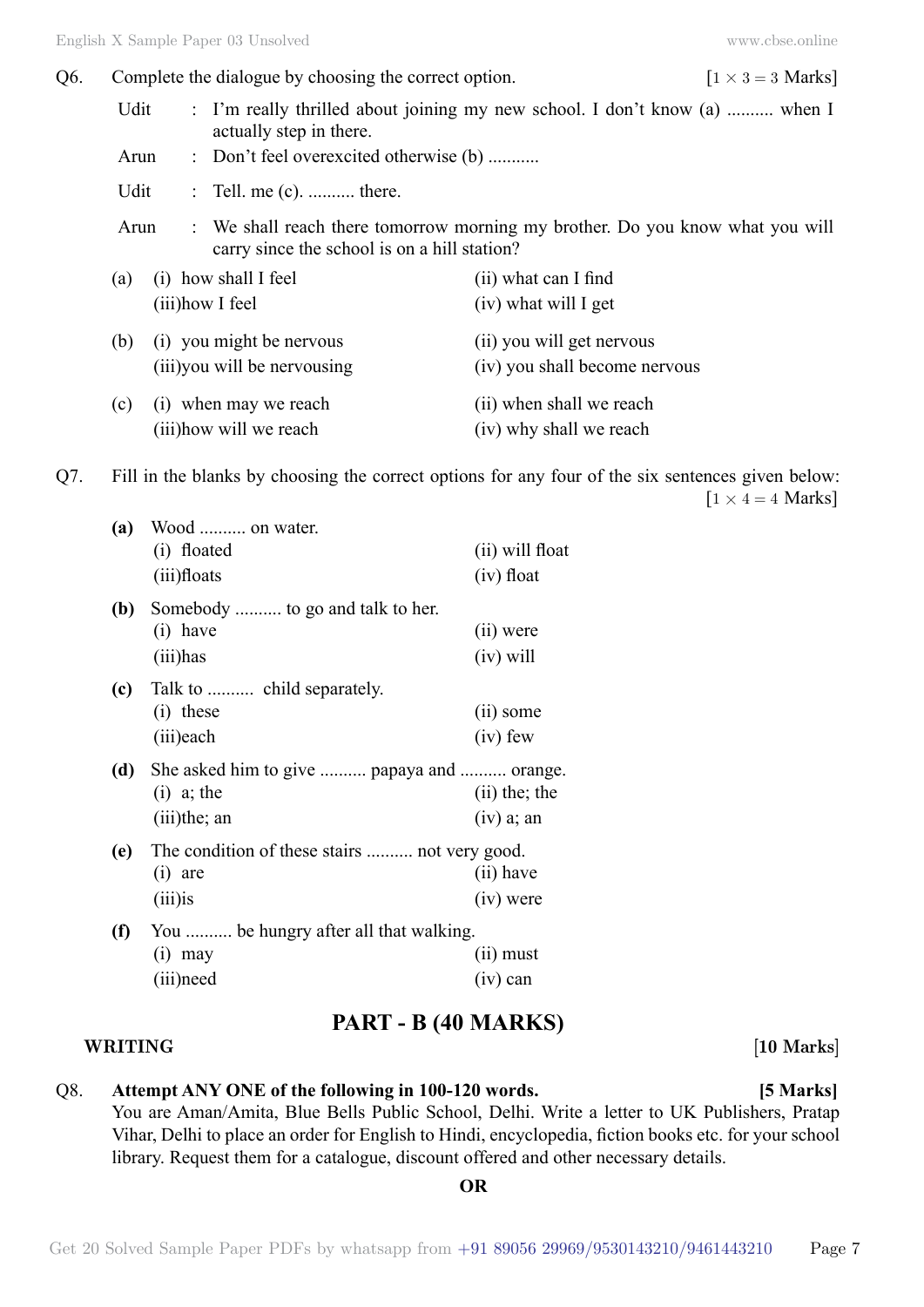[5 Marks]

You are Mohit/Mohini, a resident of 32/B, Ravi Nagar, Delhi. Last week, you came across an advertisement pertaining to city tour of Kerala and wish to avail it during the vacations. Write a letter of enquiry to the Tour Manager, Balaji Tours and Travels, Connaught Place, Delhi, enquiring about the itinerary for 7 children and 20 adult members.

Q9. The bar graph given below contains data related to the people's opinion about their consideration for the most important factor for success. Write a paragraph in 100-120 words after observing the graph carefully and analysing; highlight the main features and make suitable comparisons.



The Most Important Factor For Success



The following bar graph gives information about the forest loss during 2011-2017 across the globe. The tree cover loss is given in terms of million hectares. Write a paragraph in 100-120 words after observing the bar graph carefully and analysing, highlight the main features and make suitable comparisons.